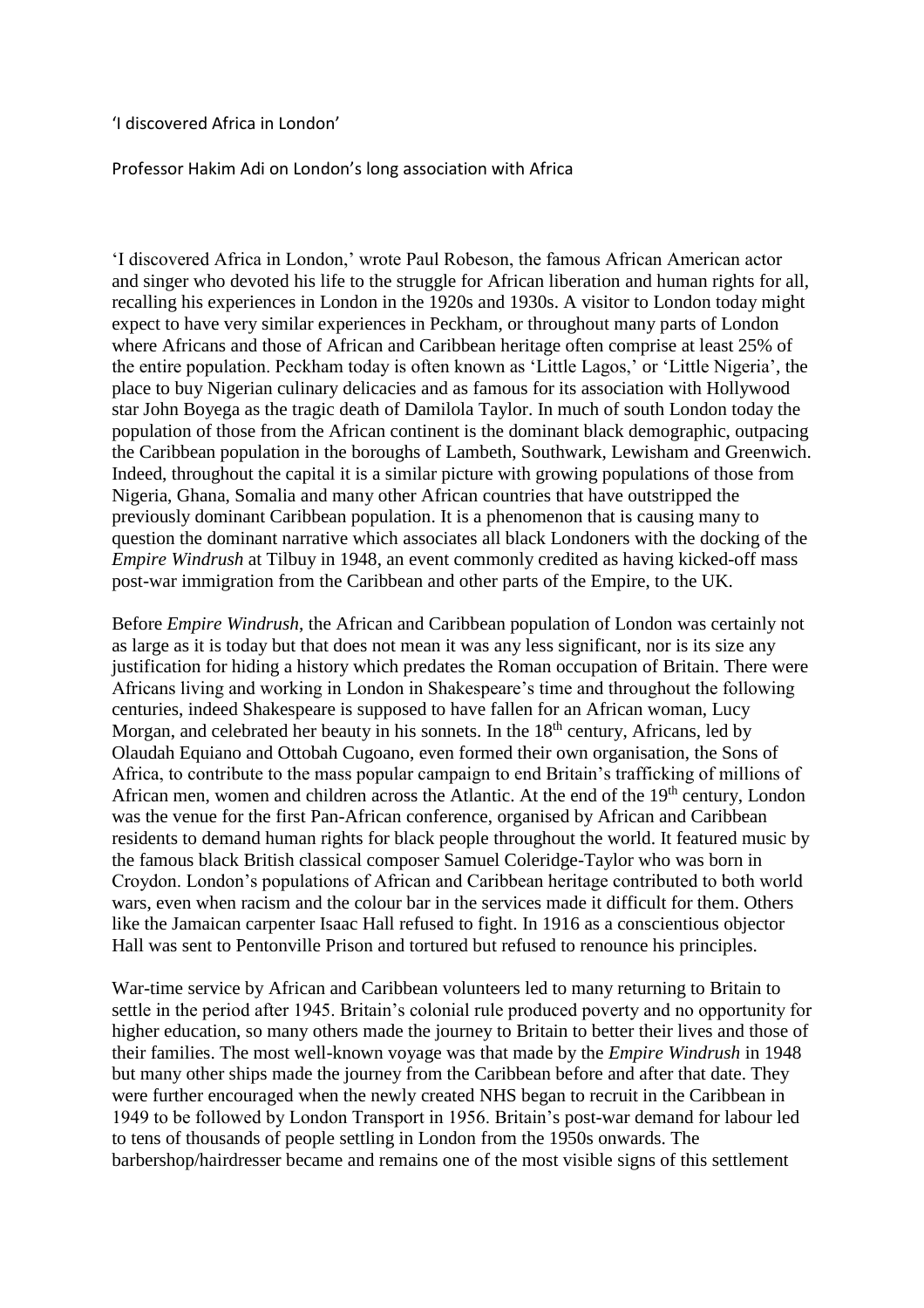which was established in different parts of London – Brixton, Croydon, Peckham, as well as Harlesden, Hackney, Notting Hill, Paddington.

The continental African population of London has arrived in the capital for a variety of reasons. Nigerians and Ghanaians were sojourning in the capital in the 1950s and 1960s, drawn by the need to gain qualifications or working in such sectors as the National Health Service. Some had arrived much earlier and were amongst those who helped Paul Robeson 'discover' Africa in the 1920s and 1930s. In that era, Robeson became the patron of the West African Students' Union (WASU) which had been founded in 1925 to campaign for the rights of Africans in Britain's colonies, Nigeria, the Gold Coast, Sierra Leone and Gambia, and to campaign against the infamous colour bar in Britain. At that time racism was legal in Britain and Africans might be barred from hotels and public houses and denied employment. Even African women training as nurses sometimes found in difficult to secure positions in London's hospitals. The WASU, therefore established its own hostel in Camden Town, which also provided the capital's first African restaurant, amongst other things adopting and adapting ground rice for Nigerian culinary purposes. The WASU also provided one of the first modern African barbers.

In those days, Peckham was known as the place of residence of Dr Harold Moody, a Jamaican physician, and the headquarters of the League of Coloured Peoples (LCP), of which he was president. Whereas the WASU united West Africans, the LCP's membership included those from the Caribbean as well. Moody campaigned on behalf of nurses and other victims of the colour bar just as the WASU did. Such was the situation facing London's African and Caribbean population at that time, a population that contained students and professionals but many others who existed as seafarers, or earned a living as best they could.

Of course, Africans were also settling in London during this period pulled and pushed by the same factors as those from the Caribbean. The numbers were not as large but thousands came to study with the aim of soon returning home but then remained. Others came to seek employment, before the 1962 Immigration Act all colonial subjects were entitled to British citizenship and residence. Even after that many Africans came as refugees and asylum seekers following civil wars in Nigeria in the 1960s and Somalia later, as well as other conflicts in DR Congo, Zimbabwe and Eritrea in the last decades of the  $20<sup>th</sup>$  century. Still others were directly recruited especially by the NHS which initiated a programme for this purpose in the mid-1990s. By the start of this millennium the largest African communities originated from Nigeria, Ghana, Somalia and Zimbabwe, located particularly in South London but also in boroughs such as Newham, Hackney, Brent and more recently Barking and Dagenham.

Although there are distinct African and Caribbean communities there is also a common 'Black' experience based on living in London and increasingly from being born and growing up in London to parents who may also be Londoners. The barbershop/hairdresser is another of those common experiences, along with remittances, holidays 'back home' and increasing familiarity with what might be described as Pan-African cuisine and, of course music, from Highlife and Calypso in the 1950s to Reggae and the more recent Afrobeat. It is now increasingly common to find young Nigerians taking Congolese partners, Sierra Leoneans with Jamaicans and every other Pan-African combination. The fluidity of Afropolitanism, we are told, is in vogue. Yet, as at the start of the 20th century and long before, it is often the common problems facing all those of African descent – poverty, racism, eurocentrism, neo